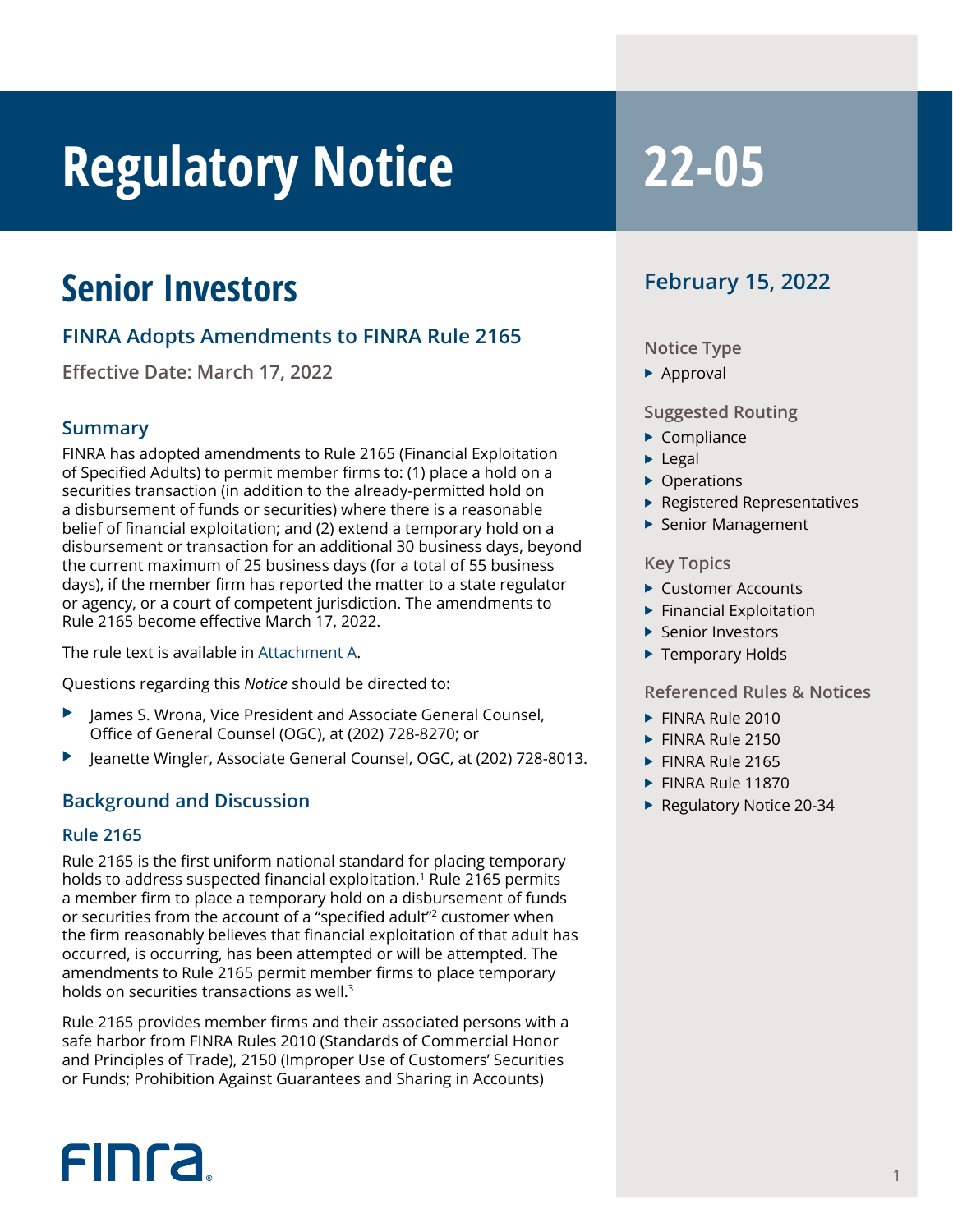and 11870 (Customer Account Transfer Contracts) when member firms exercise discretion in placing temporary holds consistent with the requirements of Rule 2165. FINRA encourages member firms to take advantage of the Rule 2165 safe harbor where there is a reasonable belief of customer financial exploitation.

Since Rule 2165 became effective in 2018, temporary holds have provided member firms a way to quickly respond to suspicions of financial exploitation before potentially ruinous losses occur for the customer. FINRA's report for the five-year anniversary of the FINRA Securities Helpline for Seniors® highlights several matters that illustrate the positive impact of placing temporary holds on disbursements to address financial exploitation.<sup>4</sup> For example, the matters include temporary holds placed by member firms to prevent senior investors from losing:

- $\blacktriangleright$  \$200,000 (representing approximately two-thirds of the investor's account) related to a Central Intelligence Agency lawsuit scam;
- $\blacktriangleright$  \$10,000 in a lottery scam;
- $\blacktriangleright$  \$60,000 in a romance scam; and
- $\blacktriangleright$  \$50,000 to financial exploitation by a brother-in-law.

#### **Rule Safeguards**

Rule 2165 also includes important safeguards that apply equally to holds on disbursements and transactions that are designed to ensure that there is not a misapplication of the rule, including the requirements that:

- $\triangleright$  a member firm must have a reasonable belief that financial exploitation of a specified adult has occurred, is occurring, has been attempted, or will be attempted;
- $\triangleright$  a member firm provide notification of the hold and the reason for the hold to all parties authorized to transact business on the account (including the customer) and the customer's trusted contact person no later than two business days after the date that the member firm first placed the hold;<sup>5</sup>
- $\blacktriangleright$  a member firm that places a hold pursuant to the rule immediately initiate an internal review of the facts and circumstances that caused the member to reasonably believe that the financial exploitation of the specified adult has occurred, is occurring, has been attempted, or will be attempted;6
- $\blacktriangleright$  in addition to the general supervisory and recordkeeping requirements of FINRA rules, a member firm relying on Rule 2165 establish and maintain written supervisory procedures reasonably designed to achieve compliance with the specific requirements of the rule, including, but not limited to, procedures related to the identification, escalation and reporting of matters related to the financial exploitation of specified adults;7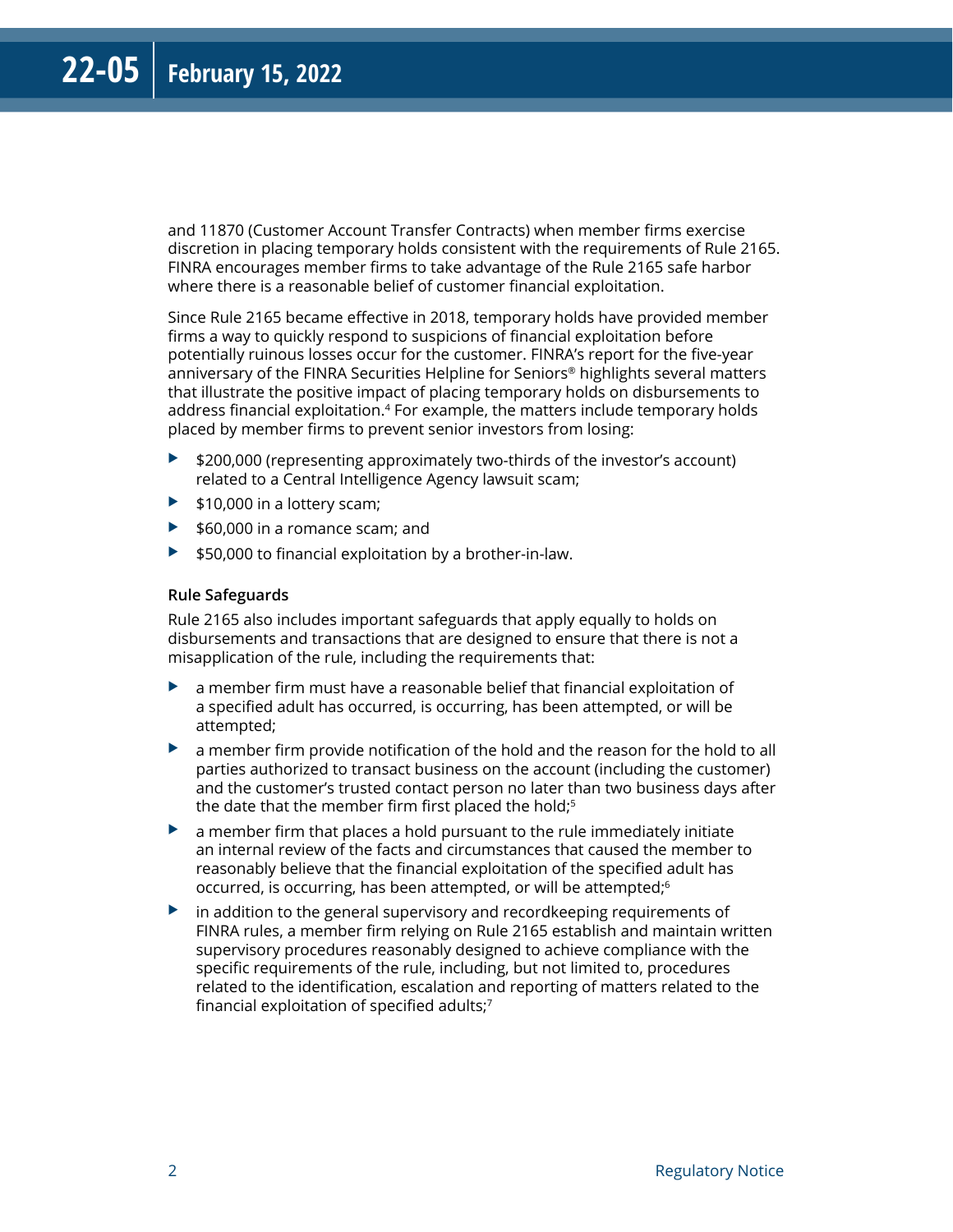- $\blacktriangleright$  any request for a hold be escalated to a supervisor, compliance department or legal department rather than allowing an associated person handling an account to independently place a hold;<sup>8</sup>
- $\blacktriangleright$  a member firm relying on the rule develop and document training policies or programs reasonably designed to ensure that associated persons comply with the requirements of the rule; $9$  and
- $\blacktriangleright$  a member firm relying on the rule retain records related to compliance with the rule, which shall be readily available to FINRA, upon request.<sup>10</sup>

#### **Retrospective Review**

In August 2019, FINRA launched a retrospective review to assess the effectiveness and efficiency of its rules and administrative processes that help protect senior investors from financial exploitation. The review indicated that FINRA's steps to protect seniors have provided helpful and effective tools in the fight against financial exploitation, but it also suggested some additional tools, guidance and rule changes. In October 2020, FINRA published *[Regulatory Notice 20-34](https://www.finra.org/rules-guidance/notices/20-34)*: (1) summarizing the retrospective rule review process, including the predominant themes that emerged from retrospective review comment feedback; (2) seeking comment on proposed amendments to Rule 2165 to further address suspected financial exploitation of senior investors and other specified adults; and (3) providing guidance to aid member firms and senior investors and other specified adults.

#### **Amendments to Rule 2165**

#### **Transactions in Securities**

While placing a hold pursuant to Rule 2165 stops funds or securities from leaving a customer's account, prior to the amendments, the rule did not apply to transactions in securities.11 Commenters to *Regulatory Notice 20-34* supported extending Rule 2165 to permit a member firm to place a temporary hold on a transaction in securities when the firm has a reasonable belief that the customer is being financially exploited. Even if a temporary hold is placed on a disbursement out of the customer's account, these commenters noted that executing a related transaction may result in significant financial consequences for the customer (*e.g.,* adverse tax consequences, surrender charges, the inability to regain access to a sold investment that has been closed to new investors or trading by a perpetrator in inappropriate high risk or illiquid securities).

While some state laws permit placing holds on transactions,<sup>12</sup> FINRA amended Rule 2165 to create the first uniform national standard for placing holds on securities transactions related to suspected financial exploitation. Under the safe harbor approach, a member firm is permitted, but not required, to place a temporary hold on a transaction when there is a reasonable belief that the customer is being financially exploited.13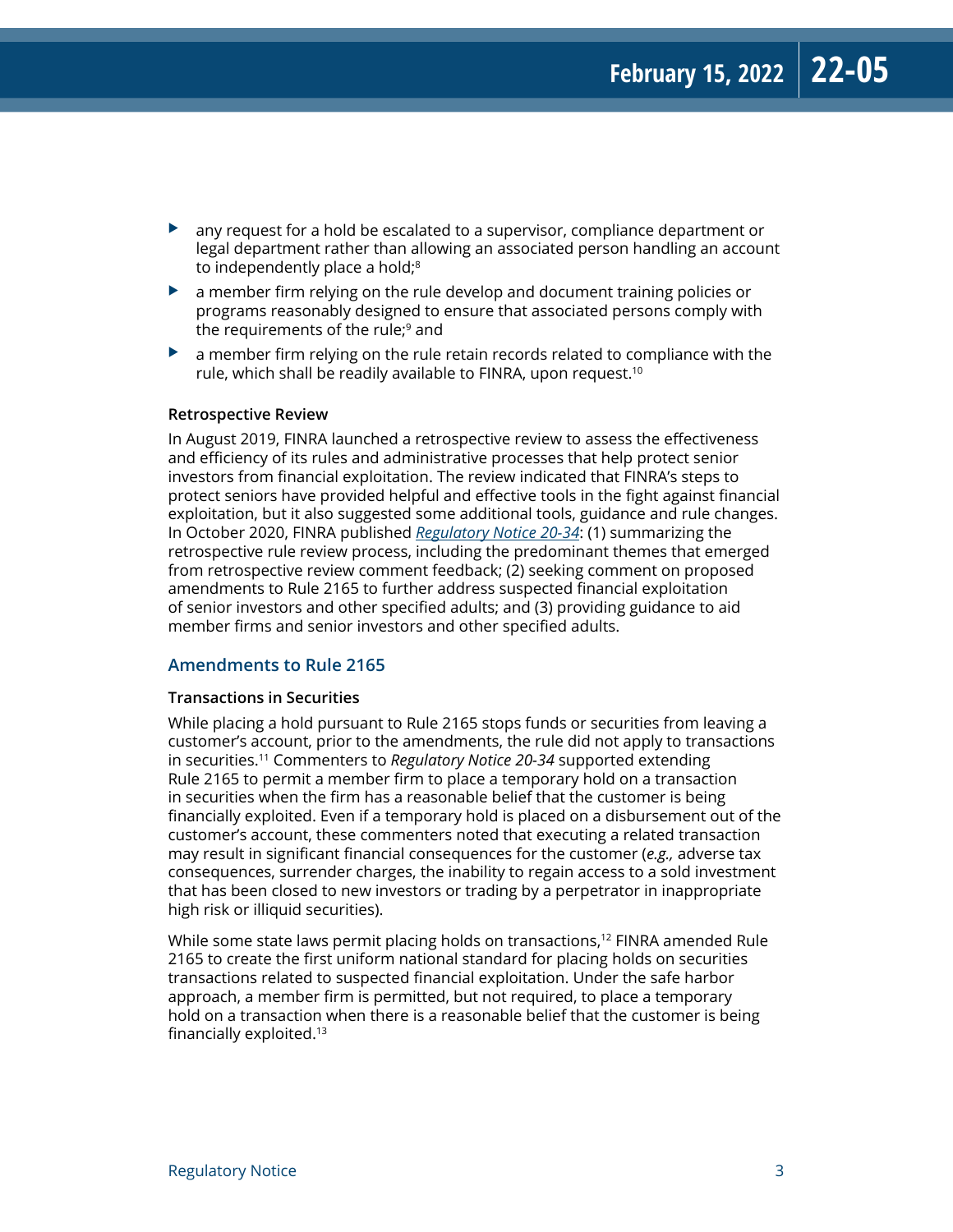#### **Hold Period**

FINRA recognizes that placing or extending a temporary hold is a serious step for a member and the affected customer. Prior to the amendments, Rule 2165 allowed a member firm to place a temporary hold on a specified adult customer's account for up to 25 business days if the criteria in the rule are satisfied. More specifically, the temporary hold authorized by Rule 2165 would expire not later than 15 business days after the date that the member first placed the temporary hold, unless otherwise terminated or extended by a state regulator or agency or a court of competent jurisdiction (state authority).<sup>14</sup> In addition, provided that the member firm's internal review of the facts and circumstances supports its reasonable belief that the financial exploitation of the specified adult has occurred, is occurring, has been attempted or will be attempted, the rule permits the member to extend the temporary hold for an additional 10 business days, unless otherwise terminated or extended by a state authority.<sup>15</sup>

Commenters to *Regulatory Notice 20-34* generally indicated that the period originally provided in Rule 2165 may not be sufficient when a matter is under consideration by a state authority. These commenters supported extending the current 25-business day hold period to provide member firms with a longer period to resolve matters.16 The costs of financial exploitation can be devastating to customers, particularly older customers who rely on their savings and investments to pay their living expenses and who may not have the ability to offset a significant loss over time. Furthermore, the rule's safeguards are designed to ensure that there is not a misapplication of the rule.

To provide member firms with additional time to resolve matters and for state authorities to conduct thorough investigations, FINRA amended Rule 2165 to permit extending a temporary hold on a disbursement of funds or securities or a transaction in securities for an additional 30 business days if the member firm has reported the matter to a state authority.<sup>17</sup> As a result, member firms would be able to maintain a disbursement or transaction hold up to a maximum of 55 business days where the rule's criteria are satisfied (including the external reporting to a state authority), unless otherwise terminated or extended by a state authority.

In addition, Rule 2165(d) requires members to retain records related to compliance with the rule, which shall be readily available to FINRA, upon request. To evidence compliance with Rule 2165 in placing or extending a temporary hold, a member firm is required to retain records of the reason and support for any extension of a temporary hold, including information regarding any communications with or by a state authority.18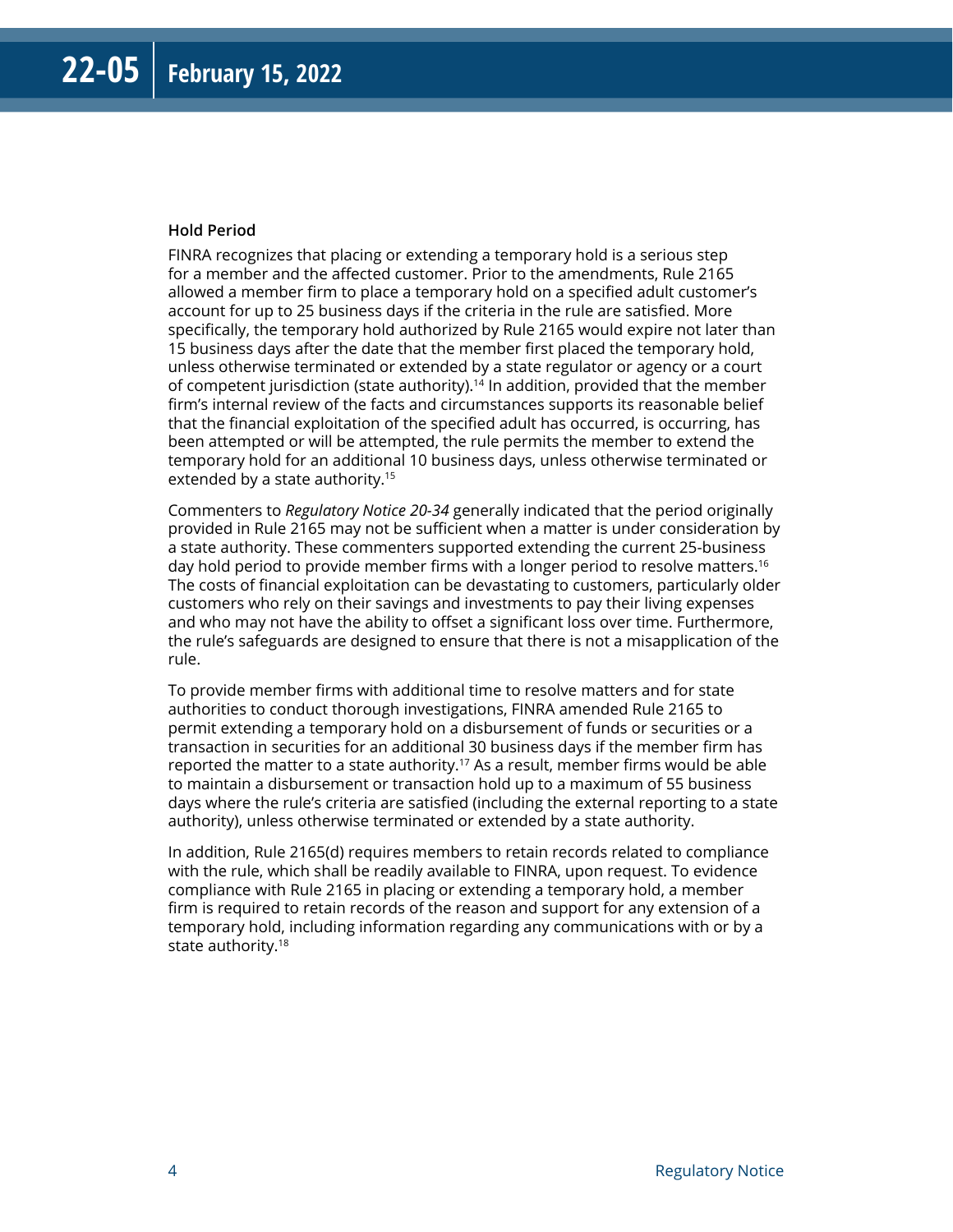### **Endnotes**

- 1. *See* Securities Exchange Act Release No. 79964 (Feb. 3, 2017), 82 FR 10059 (Feb. 9, 2017) (Notice of Filing of Partial Amendment No. 1 and Order Granting Accelerated Approval of File No. SR-FINRA-2016-039).
- 2. The definition of "specified adult" in Rule 2165 covers those investors who are particularly susceptible to financial exploitation. A "specified adult" is (A) a natural person age 65 and older or (B) a natural person age 18 and older who the member reasonably believes has a mental or physical impairment that renders the individual unable to protect his or her own interests. *See* Rule 2165(a)(1). Supplementary Material .03 to Rule 2165 provides that a member firm's reasonable belief that a natural person age 18 and older has a mental or physical impairment that renders the individual unable to protect his or her own interests may be based on the facts and circumstances observed in the member firm's business relationship with the person.
- 3. *See* Securities Exchange Act Release No. 94061 (Jan. 25, 2022), 87 FR 4974 (Jan. 31, 2022) (Notice of Order Approving a Proposed Rule Change to Amend Rule 2165 (Financial Exploitation of Specified Adults)).
- 4. *See* [Protecting Senior Investors 2015–2020: An](https://www.finra.org/sites/default/files/2020-04/protecting-senior-investors-2015-2020.pdf)  [Update on the FINRA Securities Helpline for](https://www.finra.org/sites/default/files/2020-04/protecting-senior-investors-2015-2020.pdf)  [Seniors, Other FINRA Initiatives and Member](https://www.finra.org/sites/default/files/2020-04/protecting-senior-investors-2015-2020.pdf)  [Firm Practices](https://www.finra.org/sites/default/files/2020-04/protecting-senior-investors-2015-2020.pdf) (Apr. 2020) (Senior Helpline Anniversary Report).
- 5. *See* Rule 2165(b)(1)(B). A trusted contact does not have authority to transact business in an account by virtue of being designated as a trusted contact. For a discussion of the role of a trusted contact, *see, e.g.,* [Establishing a Trusted](https://www.finra.org/investors/learn-to-invest/brokerage-accounts/establish-trusted-contact)  [Contact](https://www.finra.org/investors/learn-to-invest/brokerage-accounts/establish-trusted-contact).
- 6. *See* Rule 2165(b)(1)(C).
- 7. *See* Rule 2165(c)(1).
- 8. *See* Rule 2165(c)(2).
- 9. *See* Supplementary Material .02 to Rule 2165.
- 10. *See* Rule 2165(d).
- 11. For example, prior to the amendments, Rule 2165 did not apply to a customer's order to sell his shares of a stock. However, if a customer requested that the proceeds of a sale of shares of a stock be disbursed out of his account at the member firm, then the rule could apply to the disbursement of the proceeds where the customer is a "specified adult" and there is reasonable belief of financial exploitation.
- 12. Currently 22 states (with over half of the U.S. population) have enacted laws permitting investment advisers and broker-dealers to place temporary holds on disbursements and transactions. As of February 2022, the following states permit holds on disbursement and transactions: Arkansas, Arizona, California, Florida, Hawaii, Iowa, Kentucky, Minnesota, Mississippi, Missouri, Nebraska, New Jersey, New Mexico, North Dakota, Ohio, Oklahoma, South Carolina, Texas, Utah, Virginia, Washington and West Virginia.
- 13. Regarding whether the best execution obligation applies to a member firm's decision to place a temporary hold on a securities transaction where there is a reasonable belief of customer financial exploitation, "[b]roker-dealers are reminded that nothing under the federal securities laws or FINRA rules obligates them to accept an order where they believe that the associated compliance or legal risks are unacceptable." *See* [SEC Staff Bulletin: Risks](https://www.sec.gov/tm/risks-omnibus-accounts-transacting-low-priced-securities)  [Associated with Omnibus Accounts Transacting](https://www.sec.gov/tm/risks-omnibus-accounts-transacting-low-priced-securities)  [in Low-Priced Securities](https://www.sec.gov/tm/risks-omnibus-accounts-transacting-low-priced-securities) (Nov. 12, 2020).

©2022. FINRA. All rights reserved. Regulatory Notices attempt to present information to readers in a format that is easily understandable. However, please be aware that, in case of any misunderstanding, the rule language prevails.